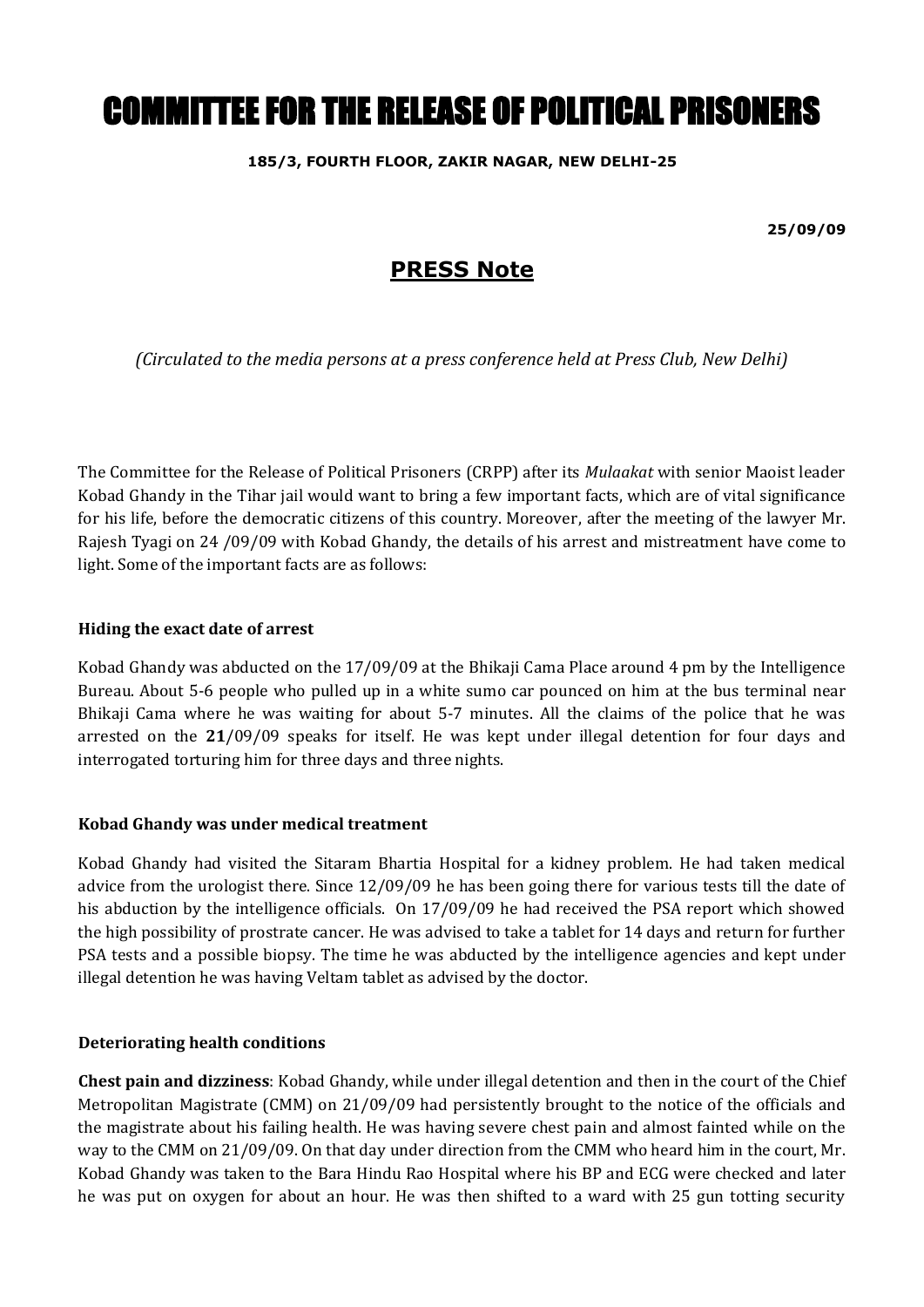personnel hovering around. He was having the life saving drug sorbitrate for acute chest pain and dizziness from 20/09/09. After being shifted to the Tihar jail he was not provided with this vital life saving drug.

He has been also taking medicines for high blood pressure for the last 10 years. He is having arthritic trouble (knee pain) and spondylytis.

Severe **Diarrhoea /dysentery**: He has been undergoing medical attention for years for Irritable Bowel Syndrome. He has been taking Digiplex, Neksium 40. Due to the severity of the problem, he has to have special food and safe/boiled water. Normally prescribed diet as the one provided in hospitals is to be provided to him, which is in practice for the inmates having severe health problems of Tihar prison. But all his pleas for such facilities have fallen on deaf ears in the prison. This is a matter of grave concern.

As has already been mentioned he has been taking Veltam tablets for prostrate cancer.

**Callous attitude of the Jail doctor**: When he took up the case of his ailing health with the prison officials he was referred to the jail doctor who casually called him to the OPD the following day. Kobad Ghandy had taken up the issue of overcrowding in the cell several times with the prison officials especially the Superintendent. In a cell where only one person can be kept, there were four. But the attitude of the Superintendent was that "why even 6 can stay in the cell". Due to overcrowding on 23/09/09 night he had complained of severe breathing problems and demanded medical attention. The prison staff came twice but did nothing.

While under medical attention in Bara Hindu Rao Hospital the doctor on his discharge for production before the CMM court referred him to the Cardiac department of GB Pant Hospital or AIIMS.

The CRPP strongly condemn the callous, insensitive treatment being meted out to Kobad Ghandy, a political prisoner whose life is in danger due to his failing health. The jail officials and the authorities cannot play with his life for his political convictions as it is complete violation of law and all norms of guarantee to dignity and life for a political prisoner or for that matter any detainee as has been assured by the Constitution not to say the International Covenants on Civil and Political Rights to which India is also a signatory.

Kobad Ghandy is yet to get proper medical attention as he was taken to the GB Pant Hospital on 24/09/09. The GB Pant doctors have called him back again on 30/09/09 for further tests. Kobad Ghandy has asked the GB pant doctor to take his Sitaram Bharati records pertaining to prostrate cancer also.

# **No FIR furnished till date**

Kobad Ghandy has not yet been given the FIR on him. He was not even provided a lawyer. In protest he had refused medicines and food while in the Bara Hindu Rao hospital. Only then the officials relented a bit. But he could only get access to a lawyer after the police made official his arrest on 21/09/09 and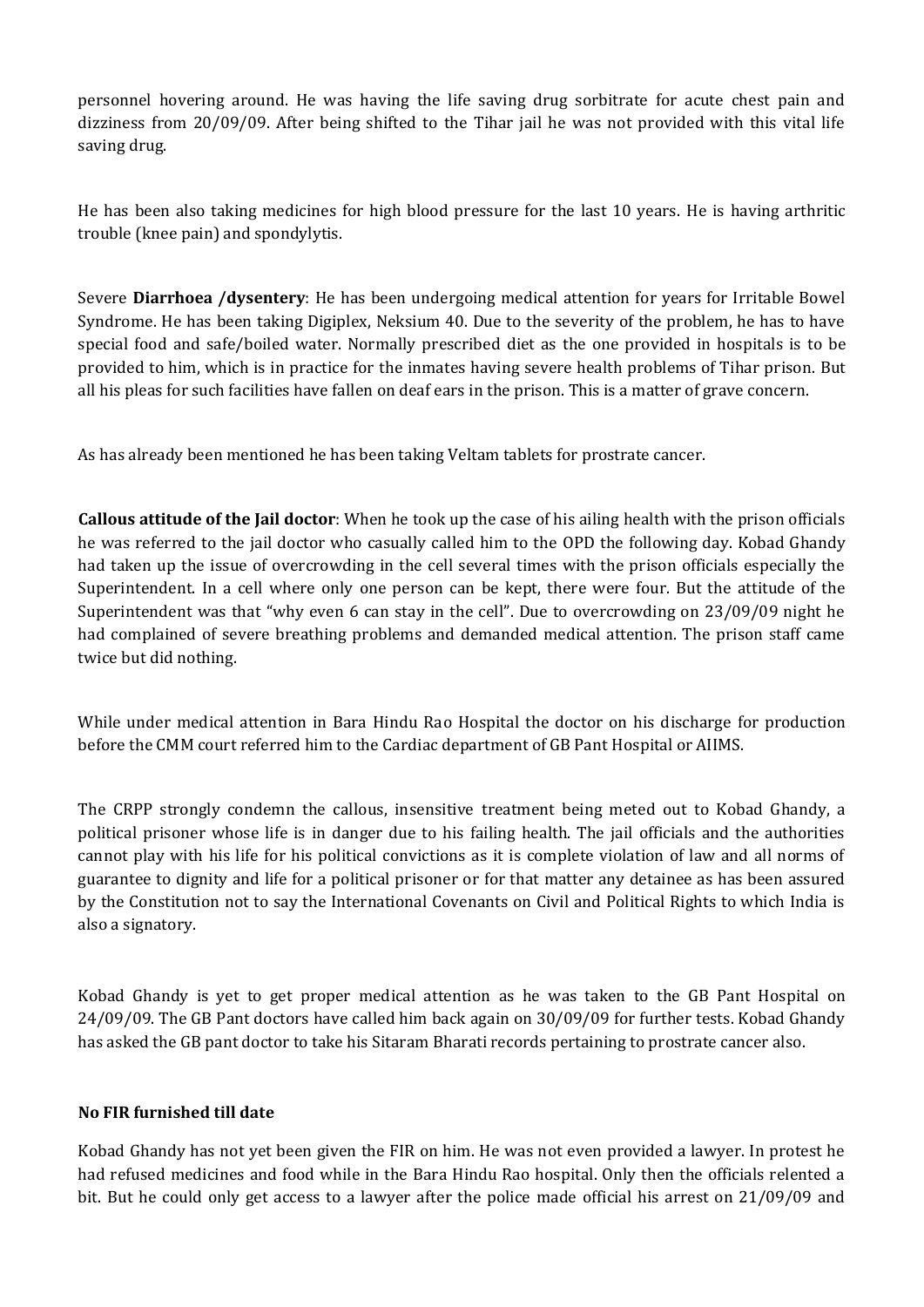produced him before the duty magistrate. Later his judicial custody was confirmed and only then he could get access to a lawyer. The police has systematically evaded all possibilities of the detainee to take recourse to legal remedies from any possibilities of being falsely implicated.

### **Torture under illegal confinement**

Kobad Ghandy, after being abducted by 5-6 intelligence officials, was kept in illegal confinement for 3 days and 3 nights in a house in the outskirts of Delhi and was continuously questioned. They did not allow him to sleep. On 21/09/09 night they tied his hands and legs to a table and asked him to sleep! This is nothing but torture and all those responsible for such inhuman torture should be held responsible. Not allowing a detainee to sleep continuously for hours and days tantamount to physical and mental torture that is universally condemned by all civil and democratic rights bodies and the UN. This is a matter of grave concern particularly because of his failing health. The CRPP feels that these acts are deliberately being done to shorten his life.

# **Attempts by the police to take him under police remand**

In these circumstances all democratic forces and civil rights organisations should raise their voice against the continuing attempts of the police to get him under police remand. They are systematically maintaining that as soon as his health condition improves he will be taken for further questioning. But from the details provided it is amply evident that the health problems of Kobad Ghandy need to be given more attention and ample time for treatment. He should not be handed over to the police.

#### **Attempts to transfer him to other states**

There are also reports in the press that the Jharkhand and other State police are preparing to move court to shift him to other states. There is also talk that they are preparing to put him under narco analysis tests. Already several medical experts and international bodies have unequivocally condemned narcoanalysis as another form of inhuman torture which damages health of the person under subjection fatally. Given the seriousness of Kobad Ghandy's failing health we strongly feel that such inhuman torture would only put his life in danger. And all efforts of other states to take him away can only endanger his life as he has still the possibility of getting medical care in Delhi. The efforts to shift him to Jharkhand and other states are to jeopardise any such attempt for proper medical care as well as protection from all forms of torture. CRPP strongly demand that all such efforts should immediately stop and his medical treatment on prostrate cancer should start henceforth.

The CRPP appeals to the media and through the media, to all people with a democratic conscience to join hands to stop these devious designs of the state to silence the life of a political prisoner who has given his flesh and blood for the cause of the poor and the oppressed. We cannot let such people to be silenced forever! The CRPP does neither endorse nor criticise the ideology or line of action Kobad Ghandy stands for. But it strongly feels that Kobad Ghandy does have the right, like all others, to hold and express his political conviction and methods of struggle.

#### **The CRPP demands:**